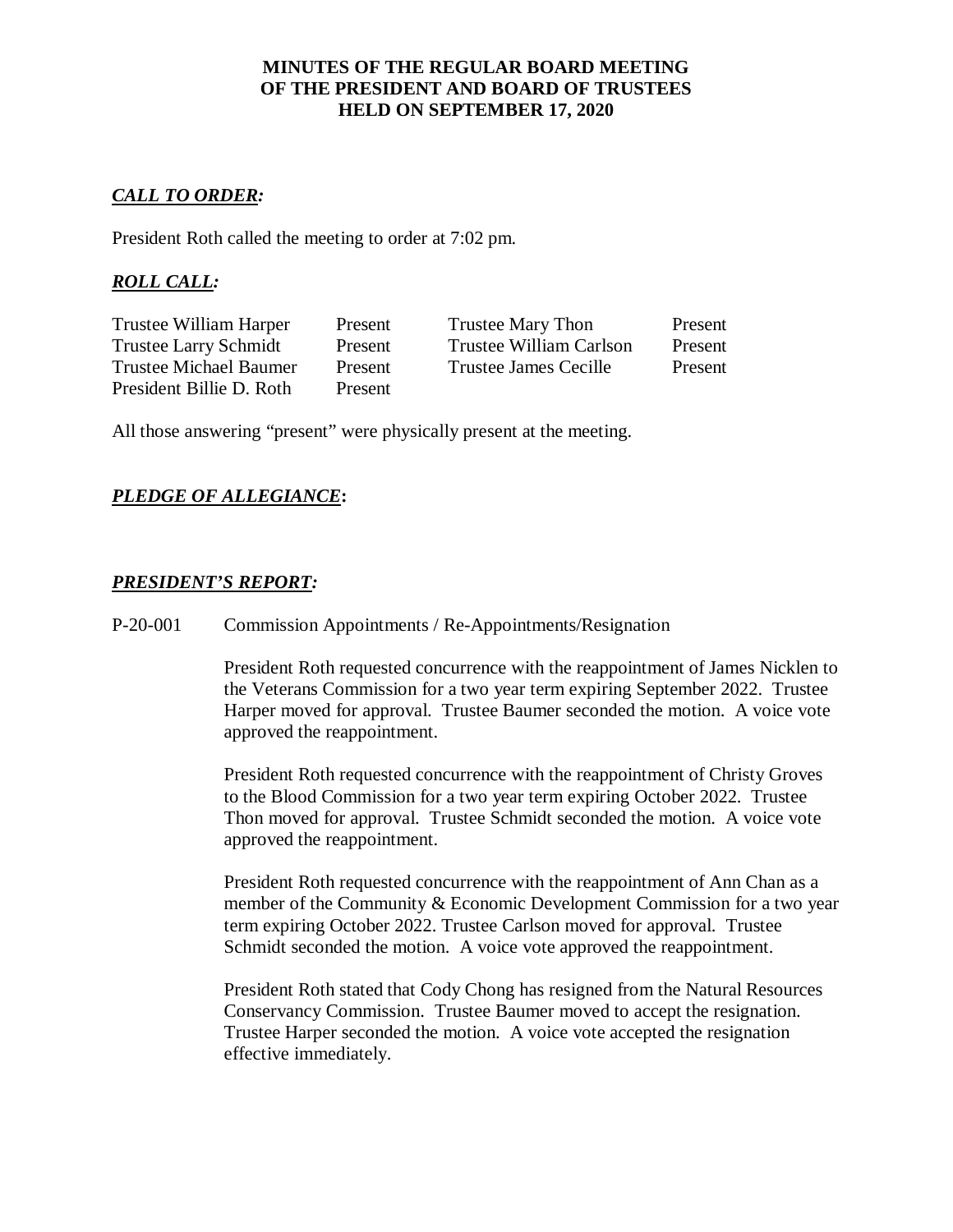P-20-002 Garden Contest Awards

Awards were given for six different garden categories:

Porch, Balcony or Container Garden – Tammy Shaeffer, Brittany Drive Senior Garden – Maryann Jensen, Surrey Drive Shade Garden – Diane Shogren, Laurel Oaks Drive Outdoor Oasis – Chris Schneider, Southwood Circle Perennial Garden – Zofia Konopka, Valewood Drive Vegetable/Herb Garden – Jakub Stawinski, Azalea Circle

# *VILLAGE MANAGER'S REPORT:*

Village Manager Sharon Caddigan stated the Village's CARES grant documents were submitted to Cook County, and receipt was acknowledged.

Ms. Caddigan reported the electronic waste event on September  $12<sup>th</sup>$  was a huge success with a much larger turnout than anticipated. Streets Foreman Brian Spaid stated 680 vehicles brought items for recycling (usual turnout is 250). More than 200 vehicles also brought items for shredding and multiple bags/bins of discarded medicines and sharps were collected.

# *APPROVAL OF AGENDA:*

Request the Board approve the September 17, 2020 Agenda as presented. Trustee Carlson moved for approval. Trustee Cecille seconded the motion. A voice vote approved the Agenda as presented.

## *APPROVAL OF THE MINUTES:*

Request the Board approve the Minutes of the Regular Board Meeting of September 3, 2020 as presented. Trustee Cecille moved for approval. Trustee Schmidt seconded the motion. A voice vote approved the Minutes as presented.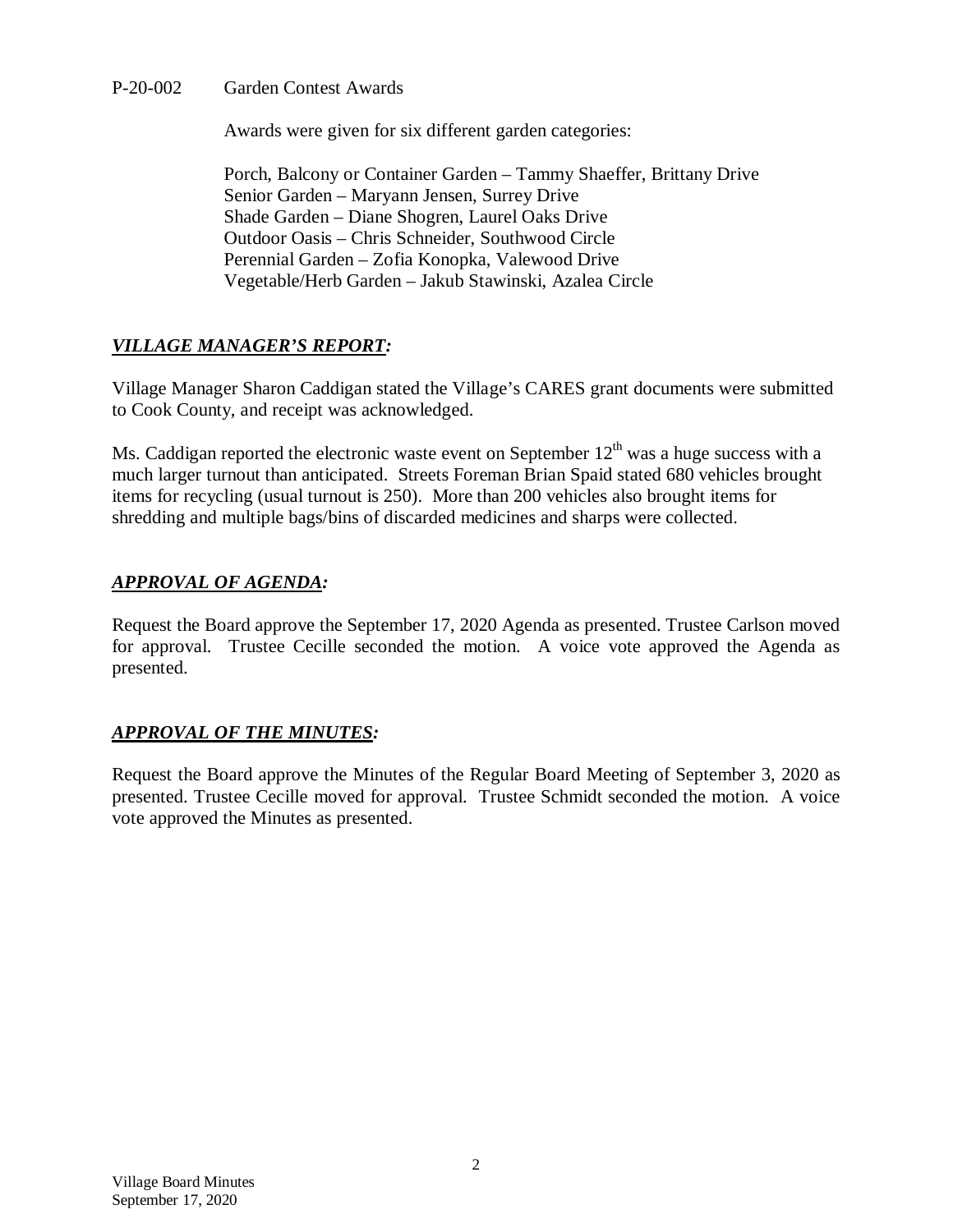### *FINANCE - Trustee Schmidt/Trustee Baumer*

### A-20-082 Motion – Approval of Semi-Monthly Expenditures

Request the Board approve the semi-monthly expenditures in the amount of \$3,198,791.14 which represents the total of the schedule of bills dated September 17, 2020.

| General Fund                         | \$454,282.34   |
|--------------------------------------|----------------|
| <b>Wetland Special Service Areas</b> | 2,273.67       |
| Capital Replacement Fund             | 1,100,266.08   |
| <b>Street Improvement Fund</b>       | 999,974.91     |
| <b>Facilities Replacement Fund</b>   | 46,975.00      |
| Water and Sewer Fund                 | 578,854.63     |
| Golf Fund                            | 16,164.51      |
| Total                                | \$3,198,791.14 |
|                                      |                |

Trustee Schmidt moved for approval of the semi-monthly expenditures as presented. Trustee Harper seconded the motion. Finance Director Josh Peacock noted significant expenditures for the fire station construction and road program. ROLL CALL:

| Trustee Harper  | Aye | Trustee Thon           | Aye |
|-----------------|-----|------------------------|-----|
| Trustee Schmidt | Aye | <b>Trustee Carlson</b> | Aye |
| Trustee Baumer  | Aye | Trustee Cecille        | Aye |

Motion carried.

## *COMMUNITY AFFAIRS - Trustee Thon/Trustee Cecille*

### A-20-083 Ordinance – Approval of Amendment to Title 3 / Massage Establishments

Request the Board approve an Ordinance entitled "AN ORDINANCE AMENDING TITLE 3, CHAPTER 7, ARTICLE 7 OF THE VILLAGE CODE OF THE VILLAGE OF STREAMWOOD, COOK COUNTY, ILLINOIS." This Ordinance amends the Village Code regulating and licensing massage establishments and persons performing massage therapy services.

Trustee Thon presented the Ordinance for first reading.

Attorney Tom Bastian stated the State of Illinois has been responsible for the licensing of massage therapists since 2003. The Village is allowed to adopt reasonable regulations and license the business for a massage establishment. The current Ordinance needs to be amended to conform to state law and ensure that businesses offering massage comply with building, zoning, fire and health codes. This amendment will mandate annual inspections by Community Development and the Fire Department, and provides for daily fines for certain violations as well as suspension and revocation of the establishment's license for violations. It also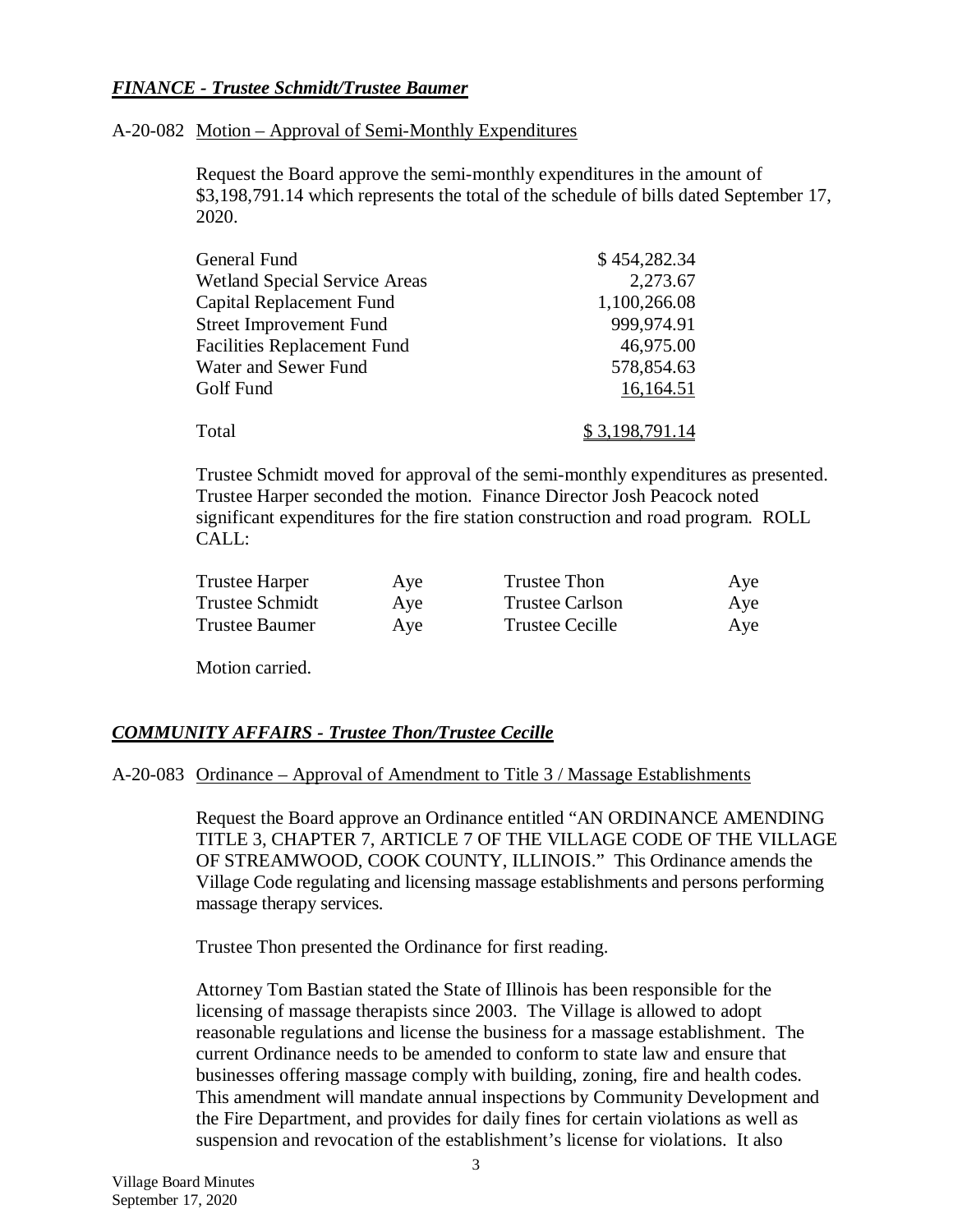authorizes the violating business to be declared a public nuisance for repeated violations.

Trustee Harper asked if the State of Illinois inspects the actual business location. Attorney Bastian stated the State is only responsible for the licensing of the massage therapist. If the Village would find unlicensed personnel, that would be reported to the State. Trustee Cecille asked about revocation of the business license. Attorney Bastian stated that would be handled by the Village Manager, and then taken to the Circuit Court if an appeal is sought. Attorney Bastian asked the Board to consider waiving the first reading for this Ordianance.

Trustee Thon moved to waive the first reading. Trustee Schmidt seconded the motion. ROLL CALL:

| <b>Trustee Thon</b>    | Aye | <b>Trustee Schmidt</b> | Aye |
|------------------------|-----|------------------------|-----|
| <b>Trustee Carlson</b> | Aye | <b>Trustee Baumer</b>  | Aye |
| <b>Trustee Cecille</b> | Aye | <b>Trustee Harper</b>  | Aye |

Motion carried.

Trustee Thon moved for approval of the Ordinance as presented. Trustee Cecille seconded the motion. ROLL CALL:

| Trustee Schmidt       | Aye | <b>Trustee Carlson</b>   | Aye |
|-----------------------|-----|--------------------------|-----|
| <b>Trustee Baumer</b> | Aye | <b>Trustee Cecille</b>   | Aye |
| <b>Trustee Harper</b> | Aye | Trustee Thon             | Aye |
| Motion carried.       |     | <b>ORDINANCE 2020-23</b> |     |

## *COMMUNITY DEVELOPMENT – Trustee Carlson/Trustee Harper*

### A-20-084 Motion – Purchase of Greens Mower / Streamwood Oaks Golf Club

Request the Board approve a Motion to approve the purchase of a greens mower at a cost not to exceed \$40,168.12.

This Motion approves the purchase of a 2020 Toro Greensmaster 3150-Q for use by the Streamwood Oaks Golf Club from Reinders, Inc. of Sussex, Wisconsin. Funds for this purchase are included in the Equipment Replacement Fund.

Trustee Carlson presented the Motion and moved for approval. Trustee Cecille seconded the motion. Finance Director Josh Peacock stated this is planned replacement for this mower originally purchased in 2010. Tom Schneider, Links Management, stated the mower has had significant engine problems and will be kept for spare parts. This purchase through Reinders, Inc. offers cooperative pricing through OMNIA Partners, and includes a standard one year limited warranty.

Trustee Harper asked about the discrepancy in the estimated amount in ERF to the cost of the replacement mower. Mr. Peacock stated the dollar amount was not properly increased over the life of the mower to reflect the actual replacement cost.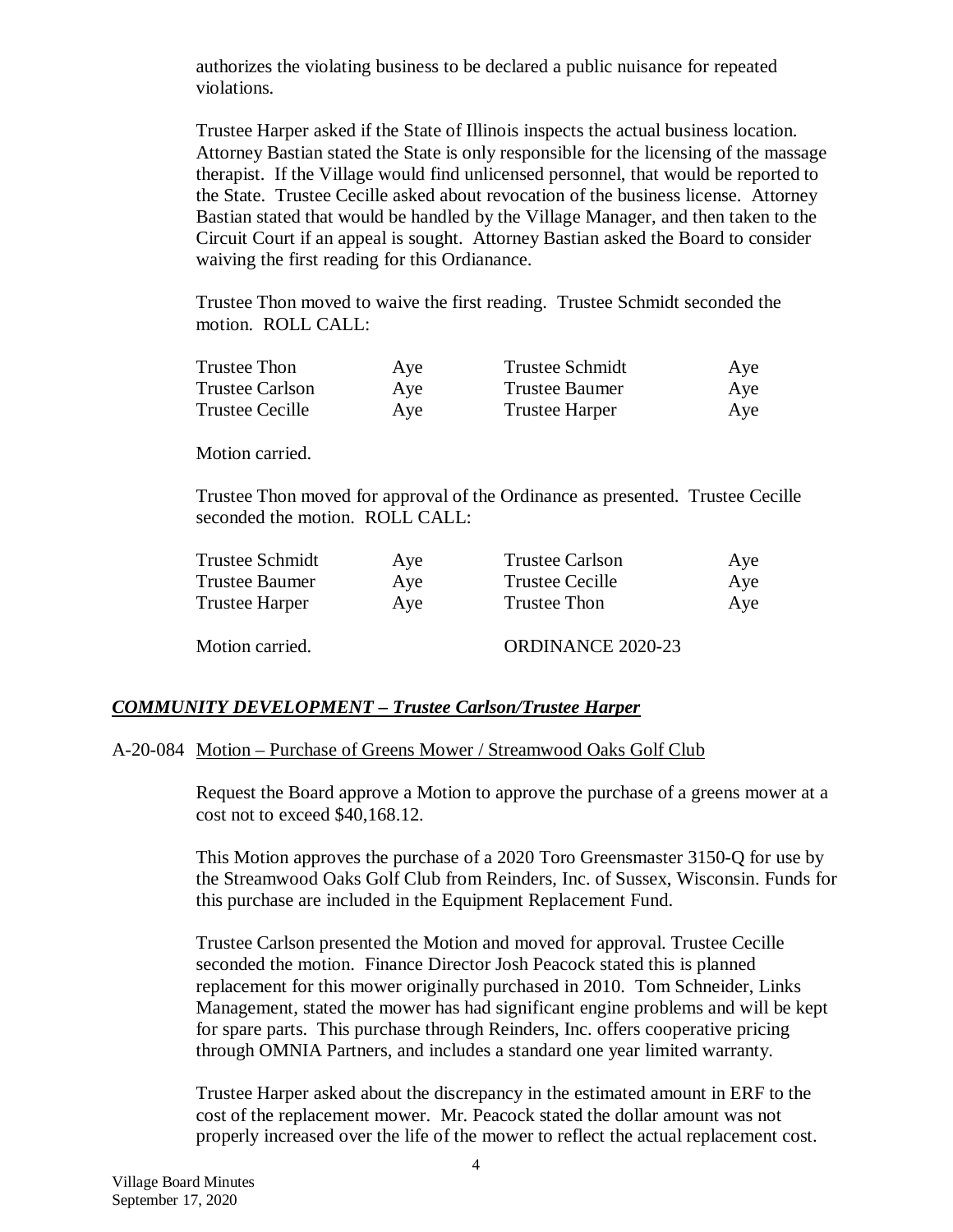Trustee Harper also asked about service for the mower during the warranty period. Mr. Schneider stated it would be done through the seller. ROLL CALL:

| Trustee Carlson | Aye | Trustee Baumer         | Aye |
|-----------------|-----|------------------------|-----|
| Trustee Cecille | Aye | <b>Trustee Harper</b>  | Aye |
| Trustee Thon    | Aye | <b>Trustee Schmidt</b> | Aye |

Motion carried.

### *PUBLIC WORKS - Trustee Baumer/Trustee Schmidt*

### A-20-085 Ordinance – Approval of Disposal of Surplus Equipment

Request the Board approve an Ordinance entitled "AN ORDINANCE AUTHORIZING THE SALE BY PUBLIC AUCTION, PRIVATE SALE, OR TRANSFER OF SURPLUS PERSONAL PROPERTY OWNED BY THE VILLAGE OF STREAMWOOD." This Ordinance approves declaring various items surplus and authorizing the disposal of these items by private sale, auction, trade-in, donation, or to otherwise discard them at the least cost to the Village.

Trustee Baumer presented the Ordinance for first reading and posting.

Village Manager Sharon Caddigan stated the Village staff regularly reviews the equipment and its useful life and recommends disposal of items no longer meeting the needs of the Village. This list includes a number of computers, old sewer camera equipment, and the greens mower for the golf course.

## *PUBLIC SAFETY - Trustee Harper/Trustee Carlson*

### A-20-086 Resolution – Agreement Renewal / Red Light Camera Services

Request the Board approve a Resolution entitled "A RESOLUTION APPROVING AND AUTHORIZING THE VILLAGE PRESIDENT TO EXECUTE ON BEHALF OF THE VILLAGE, AND AUTHORIZING THE VILLAGE CLERK TO ATTEST TO A SECOND AMENDMENT TO AN AGREEMENT WITH SENSYS GATSO USA, INC. TO PROVIDE AUTOMATIC TRAFFIC ENFORCEMENT SERVICES TO THE VILLAGE OF STREAMWOOD." This Resolution approves a Second Amendment to an agreement with SENSYS GATSO USA, Inc. for the continued implementation of the Red Light Photo Enforcement Program at the intersection of Routes 59 and 19.

Trustee Harper presented the Resolution and moved for approval. Trustee Baumer seconded the motion. Police Chief Daryl Syre stated in 2009, the Village contracted with GATSO USA to install, operate and maintain red light cameras at Route 59 and Route 19—southbound and westbound. In 2016 additional cameras were added for northbound and eastbound traffic. Since the program's inception, serious crashes have been reduced at this intersection from roughly 50 to 30 annually. This second amendment provides for a one year term, with automatic one year renewals unless either party provides notice of its intent not to renew the Agreement.